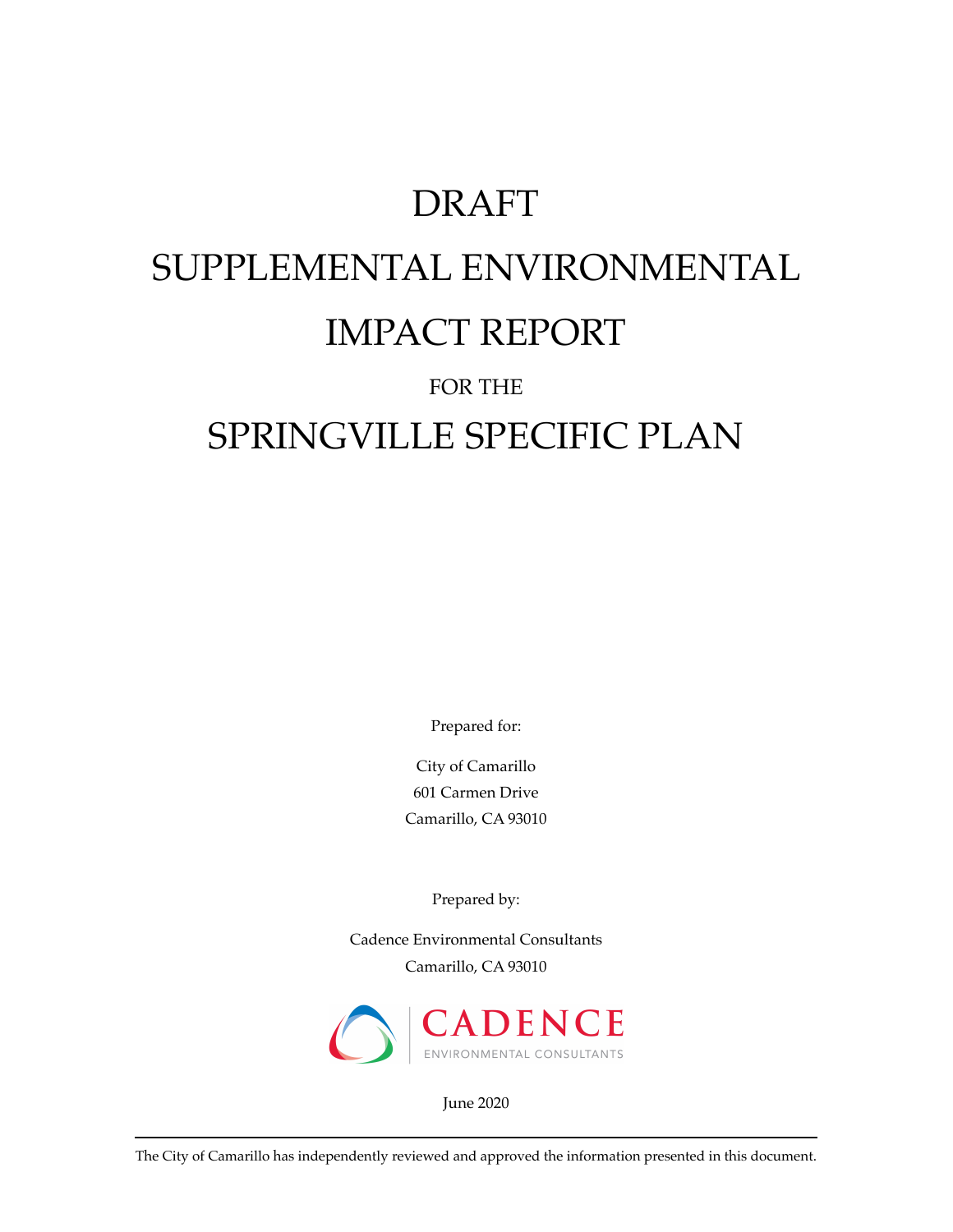### **CONTENTS**

| Supplemental Analysis to the Springville Specific Plan EIR3-1 |  |  |
|---------------------------------------------------------------|--|--|
| 3.1                                                           |  |  |
| 3.2                                                           |  |  |
| 3.3                                                           |  |  |
| 3.4                                                           |  |  |
| 3.5                                                           |  |  |
| 3.6                                                           |  |  |
| 3.7                                                           |  |  |
| 3.8                                                           |  |  |
| 3.9                                                           |  |  |
| 3.10                                                          |  |  |
| 3.11                                                          |  |  |
| 3.12                                                          |  |  |
| 3.13                                                          |  |  |
| 3.14                                                          |  |  |
|                                                               |  |  |

### Appendices (provided on CD)

Appendix A - Historic Resource Assessment Report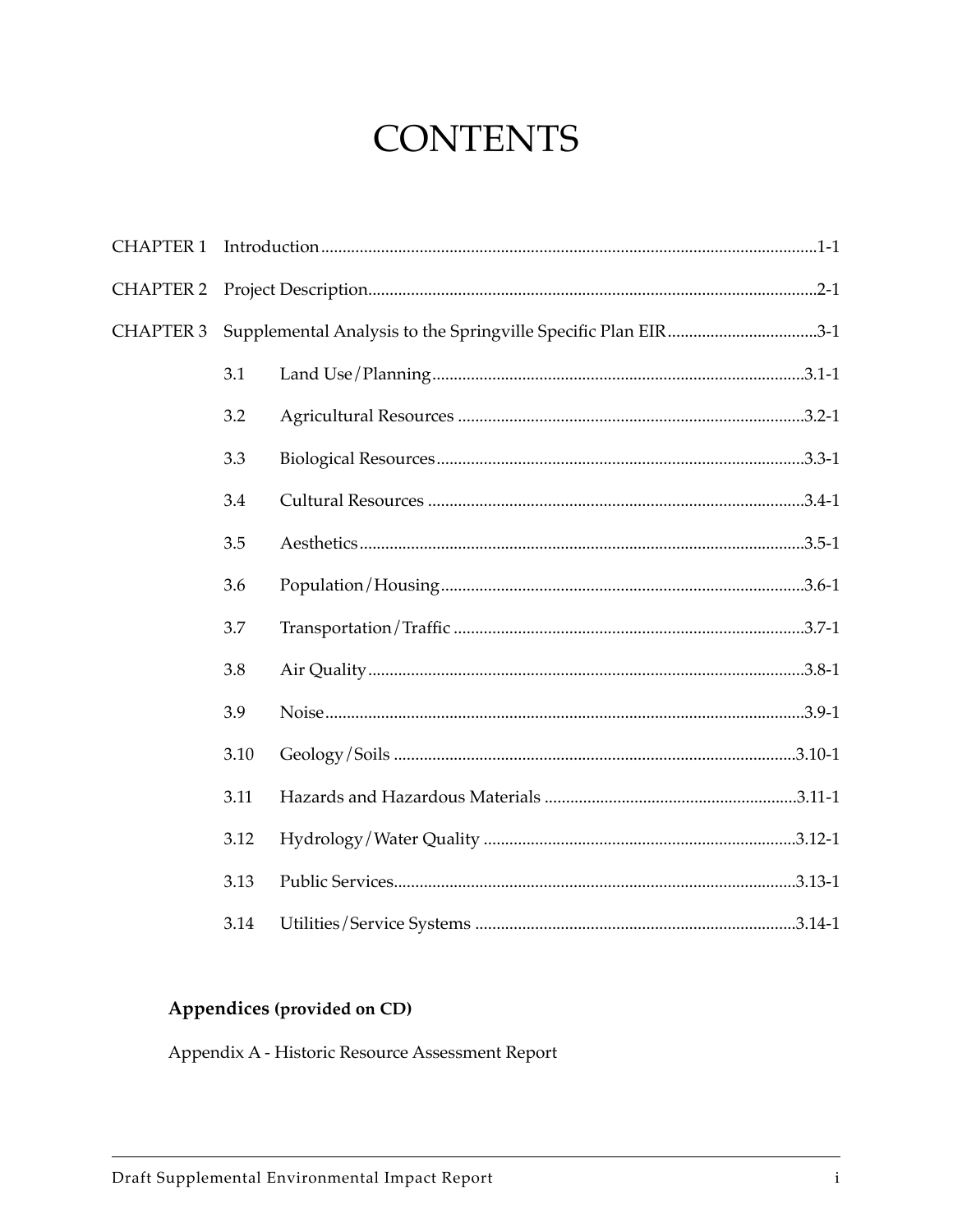This page intentionally left blank.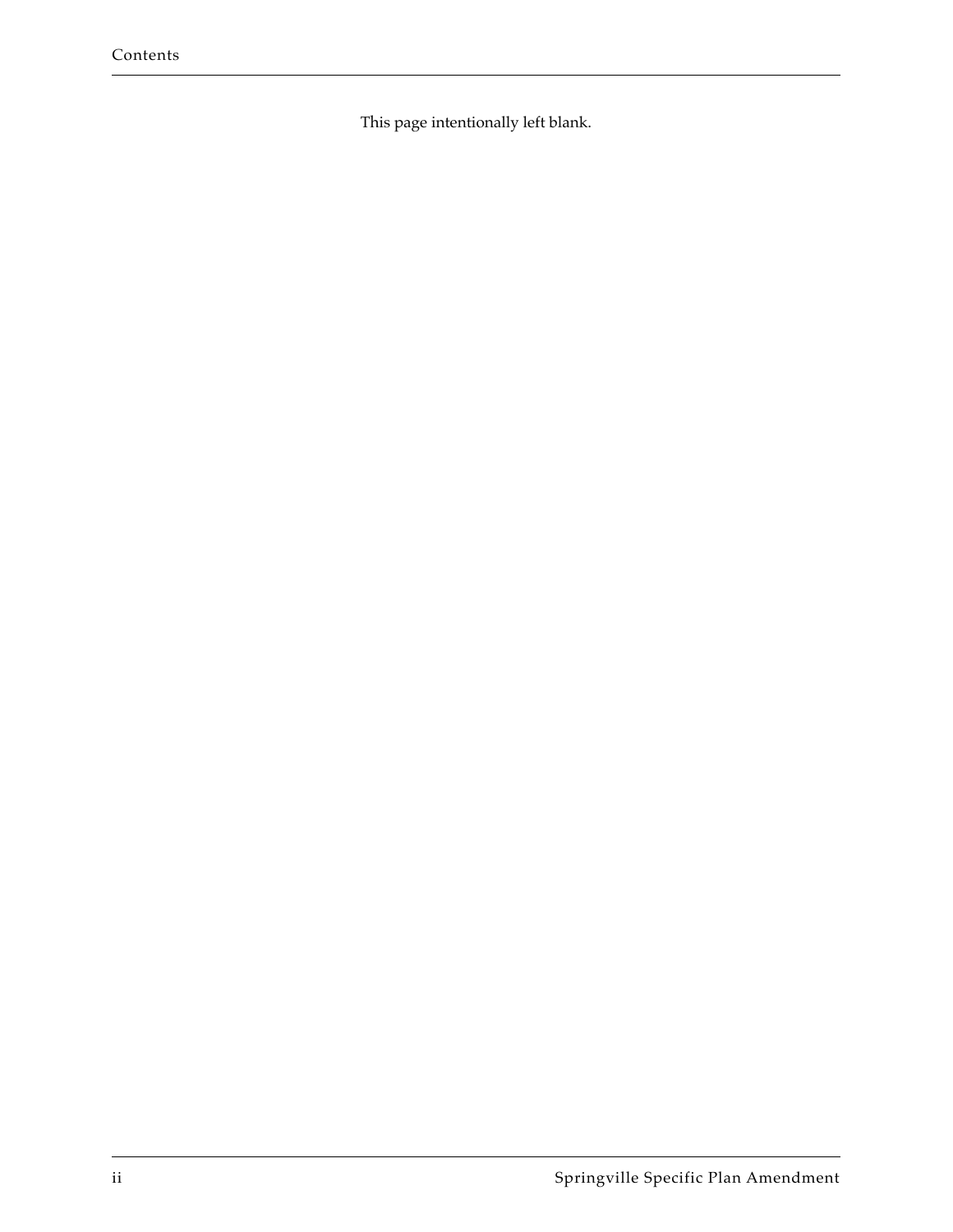## CHAPTER 1 - INTRODUCTION

*This introduction is intended to provide the reader with general information regarding the subject of this Supplemental Environmental Impact Report (EIR), the purpose for a Supplemental EIR, an introduction to the scope and content of this Supplemental EIR, and the opportunities that will be provided for public participation in the project and Supplemental EIR review process.*

#### **SUBJECT OF THIS SUPPLEMENTAL EIR**

In 2008, the City of Camarillo approved the Springville Specific Plan for a 170-acre site located north of the Ventura Freeway and west of existing commercial and residential uses along Las Posas Road. The goal of the Specific Plan is to guide the development of a neotraditional designed community surrounding a town center.

The potential environmental impacts associated with the Specific Plan project were evaluated in a Draft EIR that was circulated for public review. At the end of the public review period, the written and oral comments that the city received were responded to, a Mitigation Monitoring and Reporting Program (MMRP) was prepared, and this information was presented as a Final EIR to the City of Camarillo Planning Commission and City Council, which ultimately certified the EIR when it approved the Specific Plan.

The EIR evaluated the development of up to 1,500 residential units, up to 150,000 square feet of retail/ office space, 15 acres of improved park land, open space, and public space. When certifying the EIR, however, the City approved the Preferred Development Alternative (Alternative 4), which includes the development of up to 1,350 residential units (including 90 units designated for senior housing), up to 150,000 square feet of retail/office space, 10 acres of improved park land, open space, and public institutional space. The environmental impacts associated with this alternative were determined to be similar to or less than those associated with the original proposal and all of the mitigation measures identified in the EIR for the original proposal were determined to be applicable to the Preferred Development Alternative. The MMRP that was adopted for the project includes all of these mitigation measures. As an example, the Preferred Development Alternative would generate fewer vehicle trips than the original project due to the reduction of residential units from 1,500 to 1,350, but the mitigation measures address the potential impacts of the original project with its greater number of trips.

Much of the Specific Plan area to the east of Springville Drive has either been developed or is currently under development. The primary area that is not under development is the area along Springville Drive designated for the retail/office space. Because the Specific Plan provides flexibility in the actual number of units within each planning area, the residential tracts to the east of Springville Drive have been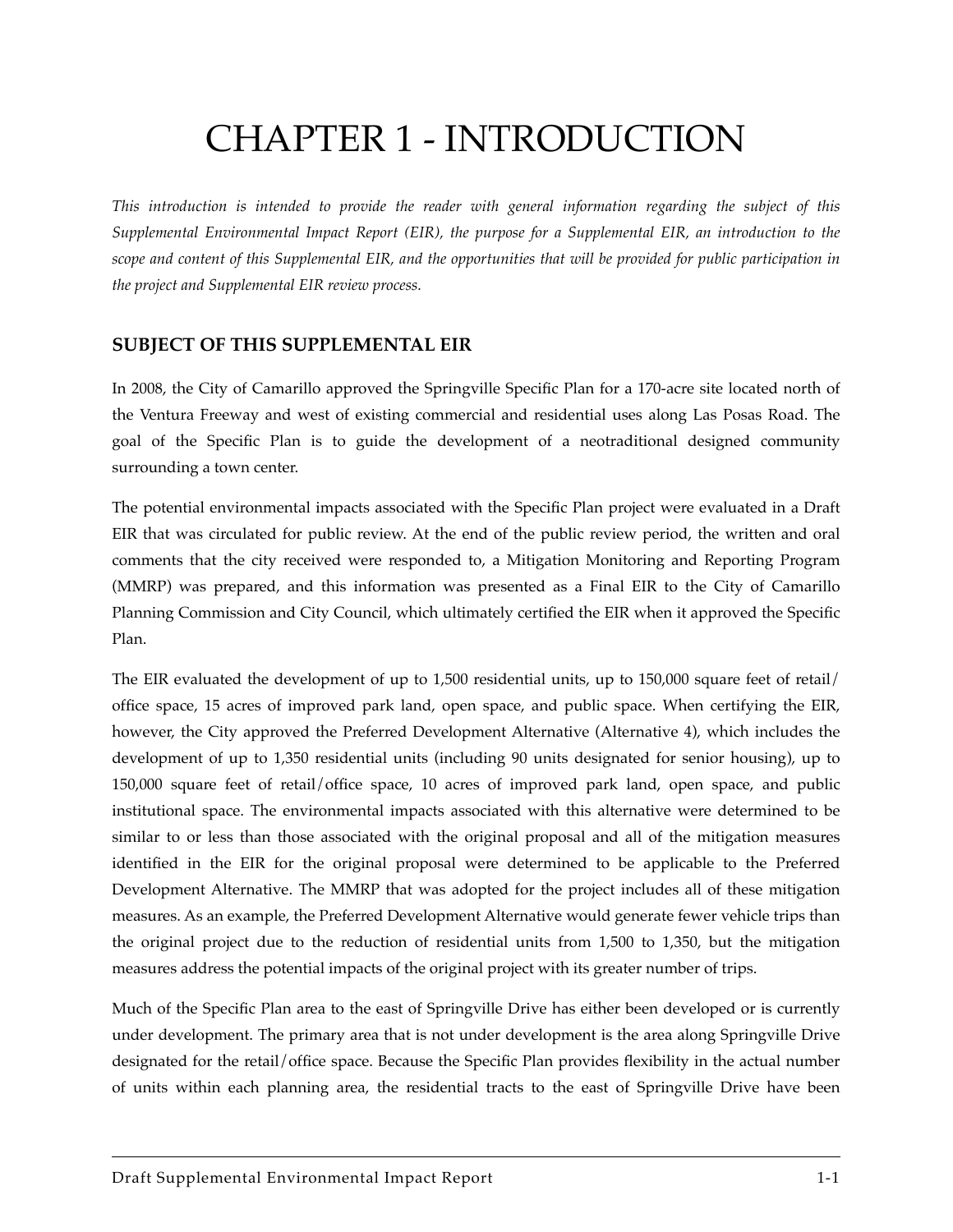approved for more residential units than originally allocated under the Specific Plan; 1,206 units approved versus 1,150 allocated. However, the total number of units that could be approved under the current Specific Plan must not exceed 1,350 units.

The parcels within the Specific Plan area west of Springville Drive are designated as Low-Medium Density Residential (up to 10 du/acre), Medium Density Residential (up to 18 du/acre), Institutional/ Semi-Public with a PO (Professional Office) zoning designation, Improved Park, and Open Space. Citing a lack of existing and foreseeable demand for new institutional property in this area of the City, the applicant is requesting approval from the City to change the General Plan Land Use designations of the parcels to only Low-Medium Density Residential (up to 10 du/acre), Improved Park, and Open Space and to reconfigure the placement of the residential and park uses within this area. Approval of the General Plan Amendment would also necessitate a Zone Change and Specific Plan Amendment. The Specific Plan Amendment would also increase the overall residential unit count of the Specific Plan from 1,350 units to 1,364 units, but reduce the amount of commercial space from 150,000 square feet to 100,000 square feet. The project applicant is also requesting approval of a tract map to subdivide this area of the Specific Plan site into separate land use and ownership properties.

#### **PURPOSE OF A SUPPLEMENTAL EIR**

In some instances, changes to a project or its surrounding circumstances subsequent to the certification of an initial EIR necessitate the preparation of either a "subsequent EIR" or a "supplement to an EIR" (also commonly known as a "supplemental EIR"). This allows projects to be modified without a lead agency having to completely start a new environmental review process from the beginning. As stated in County of Inyo v. City of Los Angeles (3d Dist. 1977) 71 Cal. App. 3d 185, 199 [139 Cal. Rptr. 396], "The [California Environmental Quality Act (CEQA)] reporting process is not designed to freeze the ultimate proposal in the precise mold of the initial project; indeed, new and unforeseen insights may emerge during investigation, evoking revision of the original proposal."

Pursuant to Sections 15162 and 15163 of the Guidelines for Implementation of the California Environmental Quality Act (CEQA Guidelines), a subsequent EIR is required when substantial changes are proposed for a project, substantial changes to the previous EIR are necessary, and previouslyidentified impacts will be greater and/or new significant impacts would occur. A supplement to a previous EIR may be prepared if any of the changes to a project would require the preparation of a subsequent EIR and only minor additions or changes would be necessary to make the previous EIR adequately apply to the project in the changed condition. A supplement to a previous EIR may be distinguished from a subsequent EIR in that a supplement augments a previously certified EIR to the extent necessary to address the changed conditions of the project and to examine mitigation and project alternatives accordingly. A subsequent EIR, in contrast, is a complete EIR which focuses on the changed conditions that cannot be supplemented with the previous EIR.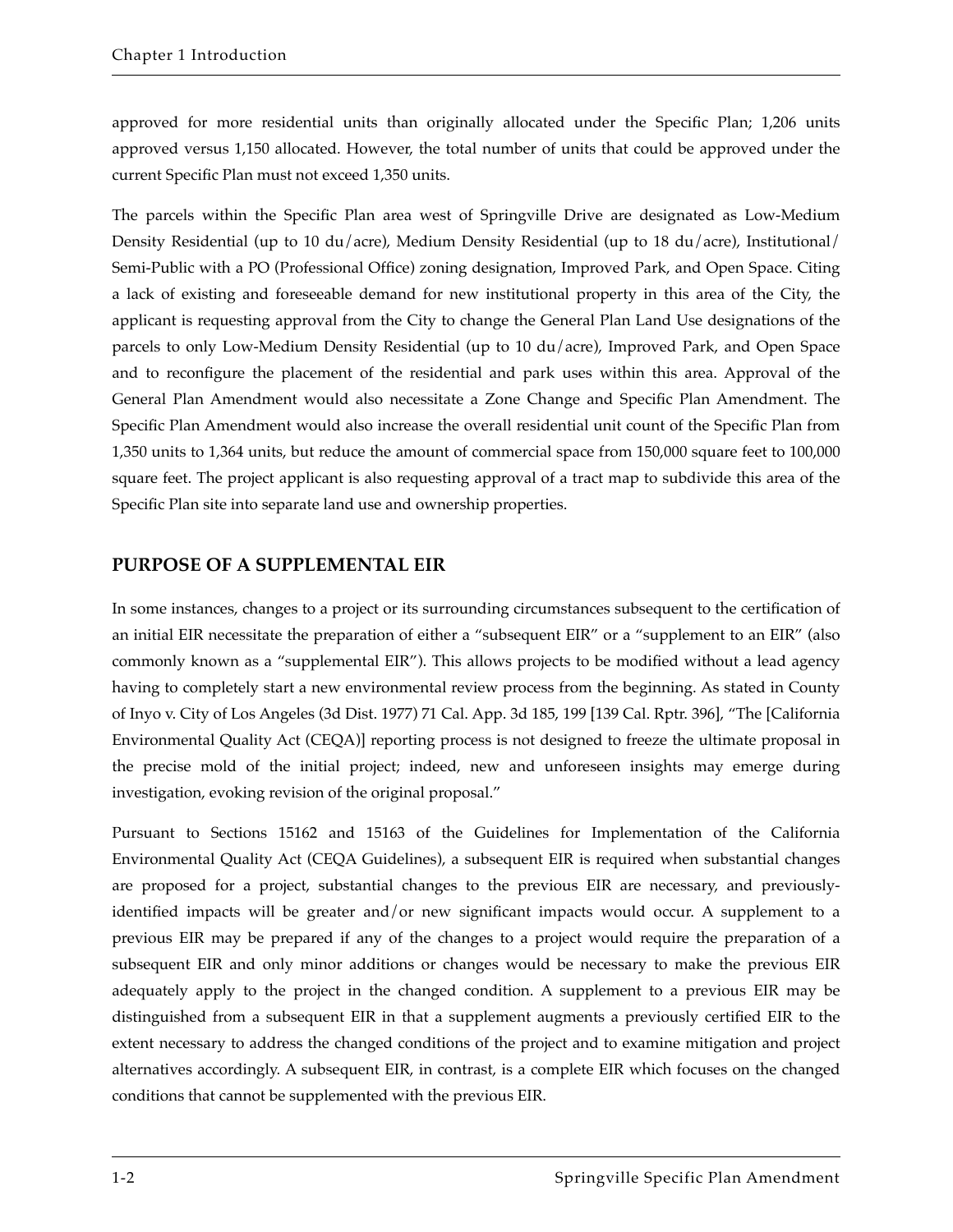In the case of the proposed project, the impacts associated with the overall development of these parcels have been evaluated in the Springville Specific Plan EIR. The proposed changes in land use and tract map would occur within the same envelope as the approved Specific Plan and would provide all but one of the same types of land uses approved under the Specific Plan. As such, the requested actions represent a changed project rather than a new project under CEQA and the certified Springville Specific Plan EIR retains relevance for the evaluation of the proposed changes in land use and tract map. Therefore, the proposed changes in land use and tract map can be evaluated in a supplement to the Springville Specific Plan EIR.

#### **SUPPLEMENTAL EIR SCOPE AND CONTENT**

The Springville Specific Plan EIR evaluated the potential impacts of the Specific Plan project on the following environmental subject areas:

- •Land Use/Planning
- •Agricultural Resources
- •Biological Resources
- Cultural Resources
- •Aesthetics
- •Population/Housing
- •Transportation/Traffic
- •Air Quality
- Noise
- •Geology/Soils
- Hazards and Hazardous Materials
- Hydrology/Water Quality
- •Public Services
- •Utilities/Service Systems

The Springville Specific Plan EIR is incorporated by reference and each of these subject areas is addressed in this Supplemental EIR.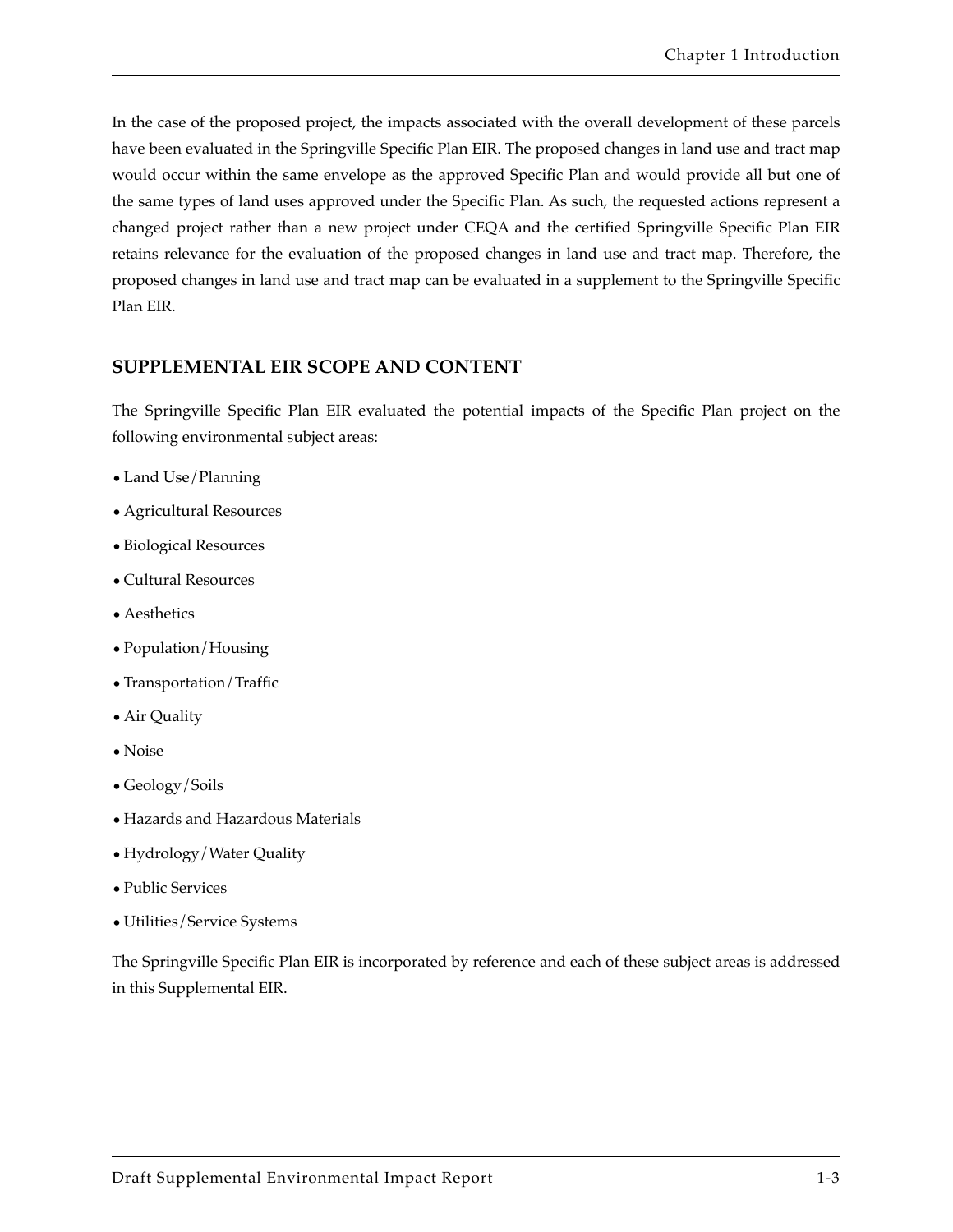#### **ORGANIZATION OF THE SUPPLEMENTAL EIR**

This Supplemental EIR has been formatted for ease of use and reference. To help the reader locate information of particular interest, a brief summary of the contents of each section of the Supplemental EIR is provided. The following sections are contained within the Supplemental EIR:

**Introduction** — This section introduces the subject of this Supplemental EIR, the purpose for a Supplemental EIR, an introduction to the scope and content of the Supplemental EIR, and the opportunities that will be provided for public participation in the project and Supplemental EIR review process.

**Project Description** — This section describes the land uses as approved by the City Council and the change in land uses as proposed by the project applicant.

**Supplemental Analysis to the Springville Specific Plan EIR** — The Supplemental Analysis is the primary focus of the Supplemental EIR. Separate discussions are provided to address the potential environmental impacts of the proposed change in land uses. Each section summarizes the impacts, mitigation measures, and conclusions from the Springville Specific Plan EIR as they pertain to both the original proposal and the approved Preferred Development Alternative, and compares these with the potential impacts of the proposed change in land uses. The changes in the level of significance and required mitigation is identified.

#### **PUBLIC PARTICIPATION**

Public participation is an essential part of the CEQA process. To provide full public disclosure of the potential environmental impacts that may occur as a result of the proposed project, CEQA requires that the Draft Supplemental EIR be circulated for a 45-day public review period. During this review period, public agencies and interested organizations and individuals are encouraged to provide written comments addressing their concerns regarding the adequacy and completeness of the Draft Supplemental EIR. When providing written comments on the subject matter of the Draft Supplemental EIR, the readers are referred to Section 15204(a) of the CEQA Guidelines, which states:

In reviewing draft EIRs, persons and public agencies should focus on the sufficiency of the document in identifying and analyzing the possible impacts on the environment and ways in which the significant effects of the project might be avoided or mitigated. Comments are most helpful when they suggest additional specific alternatives or mitigation measures that would provide better ways to avoid or mitigate the significant environmental effects. At the same time, reviewers should be aware that the adequacy of an EIR is determined in terms of what is reasonably feasible, in light of factors such as the magnitude of the project at issue, the severity of its likely environmental impacts, and the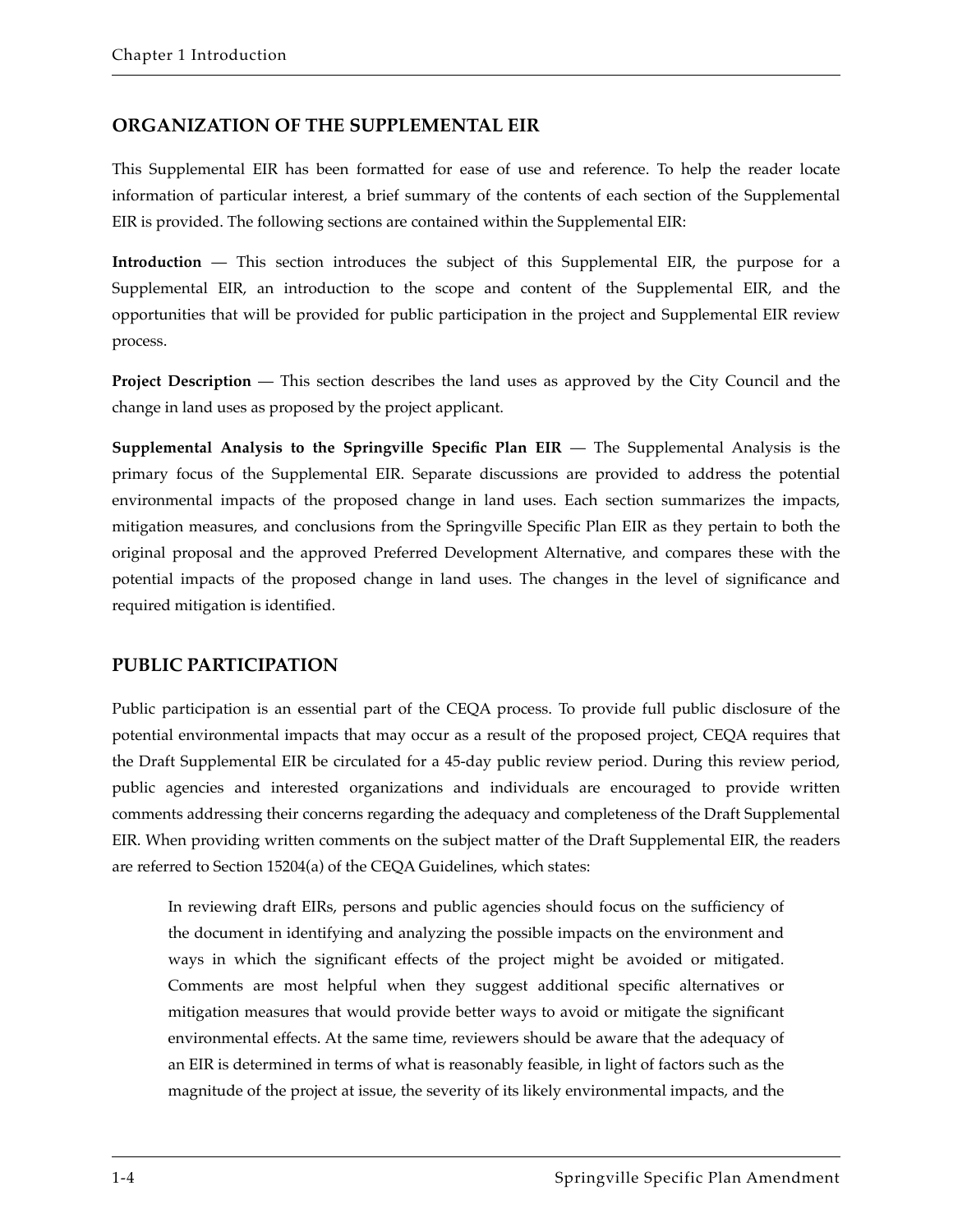geographic scope of the project. CEQA does not require a lead agency to conduct every test or perform all research, study, and experimentation recommended or demanded by commenters. When responding to comments, lead agencies need only respond to significant environmental issues and do not need to provide all information requested by reviewers, as long as a good faith effort at full disclosure is made in the EIR.

All comments or questions regarding the Draft EIR should be addressed to:

Jaclyn Lee, AICP, Principal Planner City of Camarillo Department of Community Development 601 Carmen Drive Camarillo, CA 93010-0248 Telephone: (805) 383-5616 Fax: (805) 388-5388 Email: jlee@cityofcamarillo.org

A copy of the Draft Supplemental EIR will also be made available for public review on the City's website (http://www.cityofcamarillo.org/departments/community\_development/index.php) and at the counter for the City of Camarillo Department of Community Development at the address listed above.

Following the Draft Supplemental EIR public review period and receipt of all written comments, the City of Camarillo will prepare a Final Supplemental EIR. The Final Supplemental EIR will provide additions and revisions to the Draft Supplemental EIR as applicable and written responses to the written comments received by the City during the Draft Supplemental EIR review period. Members of the public will also have additional opportunities to participate in the review of the proposed project through attendance at the public hearings before the City of Camarillo Planning Commission and City Council.